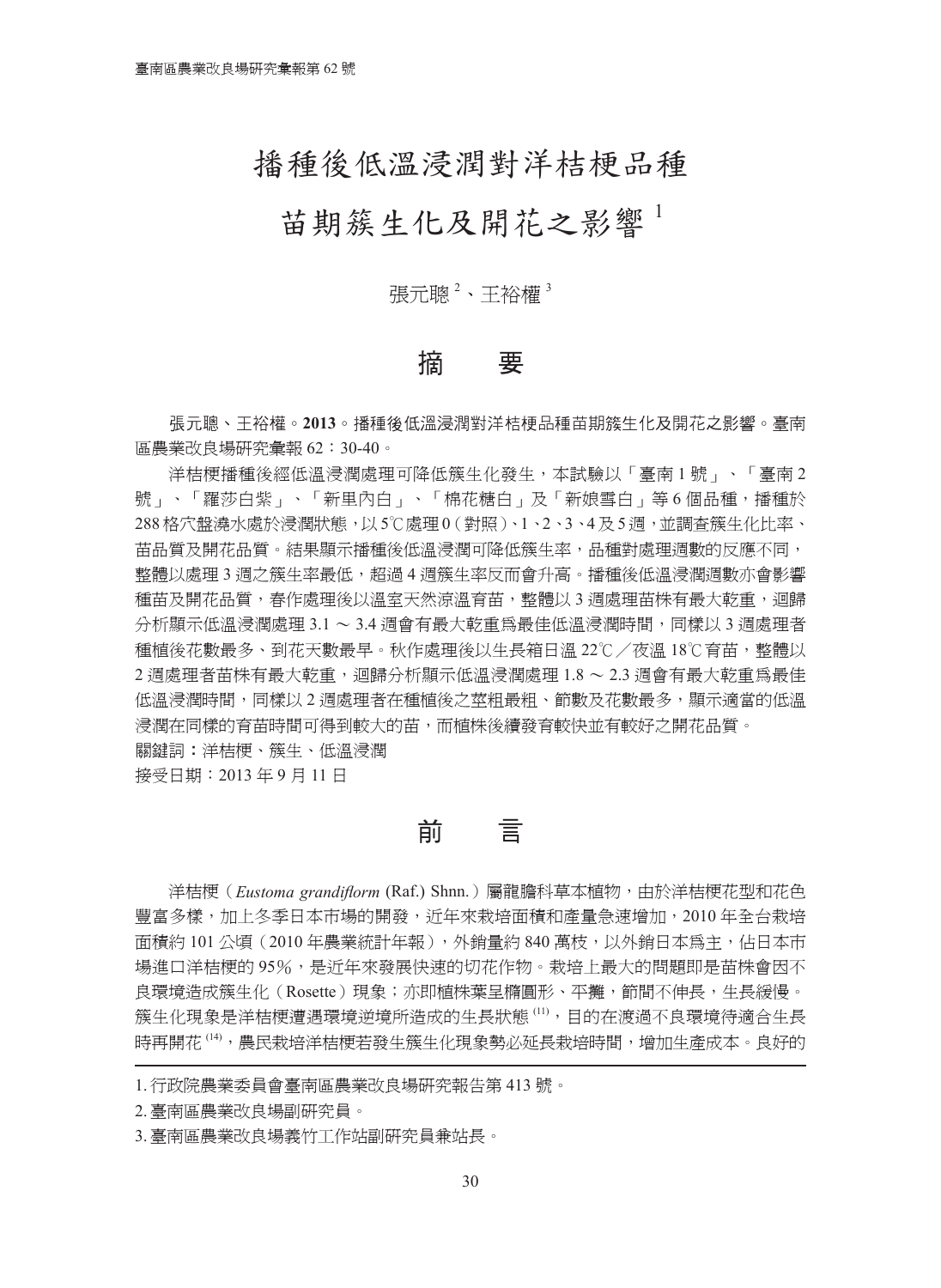育苗環境可避免簇生化發生 <sup>(1)</sup>,改善洋桔梗簇生化的研究指出,包括種子低溫處理、涼溫育 苗、高冷地栽培、植物生長調節劑、選育耐熱品種及選擇適合的品種,都是有效降低育苗期 簇生化,提高開花率的方法 <sup>(13,16)</sup>。其中包括種子吸水後經 3℃冷藏 4 週 <sup>(16)</sup>,或以 1℃冷藏 35 天 <sup>⑦</sup>,或分別以 3℃或 10℃處理吸水後的種子五週 <sup>(15)</sup>,可減少簇生化提高開花率,但品種 間差異極大。種子低溫處理後若能配合涼溫育苗,避免簇生化的效果會更好 <sup>6)</sup>。種子浸潤後 低溫處理時在黑暗環境下會有較佳的發芽率及抽苔率 <sup>(17)</sup>。

洋桔梗為量的長日植物,長日處理可促進花芽分化,增加節間長度,提高切花品質,並 且提早開花 <sup>(18)</sup>。而在春季定植,秋天切花的夏作型栽培,因經春夏季的長日高溫,很快由 營養生長轉為生殖生長,可在定植後或第一次切花後,做 30 天的短日處理(日長 9 小時) 可促進增加節數、分枝數,以提高品質 <sup>(9)</sup>。栽培上以短日處理對洋桔梗簇生率及株高的影響 並不顯著,但莖徑、節數、節間長、葉片數與葉幅寬,經短日處理後明顯優於自然日照,而 第一朵花高、花苞數、花朵數、花徑及花梗長較不受日照處理影響,但經短日處理者花朵數 較多,盛花期較晩 <sup>⑷</sup>。

為探討在臺灣的環境下低溫浸潤種子處理對洋桔梗苗品質及種植後切花品質之影響,於 春季及秋季各進行一次試驗,並調查簇生化發生情形,以決定最適低溫浸潤時間,可作為洋 桔梗育苗之參考。

## 材料與方法

#### 一、試驗材料

為瞭解不同生育特性之洋桔梗品種對種子低溫浸潤之反應,採用之品種如下:

- (一) 「臺南 1 號」(Tainan No.1):為臺南區農業改良場育成品種,粉色重瓣花,生育 特性爲中早生品種 <sup>⑵</sup>。
- (二) 「臺南 2 號」(Tainan No.2):為臺南區農業改良場育成品種,白紫重瓣花,生育 特性爲中早生品種 <sup>(3)</sup>。
- (三) 「羅莎白紫」(Exrose Blue Picotee):為日本 Sakata 公司育成品種,白紫重瓣花,生 育特性為中早生品種。
- (四) 「新里內白」(New Lination White):為日本 Sakata 公司育成品種,白色重瓣花,生 育特性為極早生品種。
- (五) 「棉花糖白」(Marshmallow White):為日本 Sakata 公司育成品種,白色重瓣花,生 育特性為中生品種。
- (六) 「新娘雪白」(Bridal Snow):為日本 Sakata 公司育成品種,白色重瓣花,生育特 性為晚生品種。

種子播種於 288 格黑色穴盤,介質採用德國 Klasmann Base Substrate 1 泥炭土,每 穴格播種 1 顆種子,每品種每處理播種 48 棵,澆水後以黑色塑膠袋將整個穴盤密封以 防失水,置於 5℃冷藏庫中 1、2、3、4 及 5 週,加上不低溫處理之對照組。

- 二、試驗方法
	- (一) 春作時期育苗及栽培試驗:於 100 年 1 月 20 日完成包含對照組之不同週數低溫 處理後,移至育苗室以天然涼溫育苗,溫度條件為日溫 20 ~ 30℃,夜溫 15 ~ 20℃,光週期約 11 ~ 12 小時,光強度約 400 ~ 600 μmol・m's'',3 月 19 日調查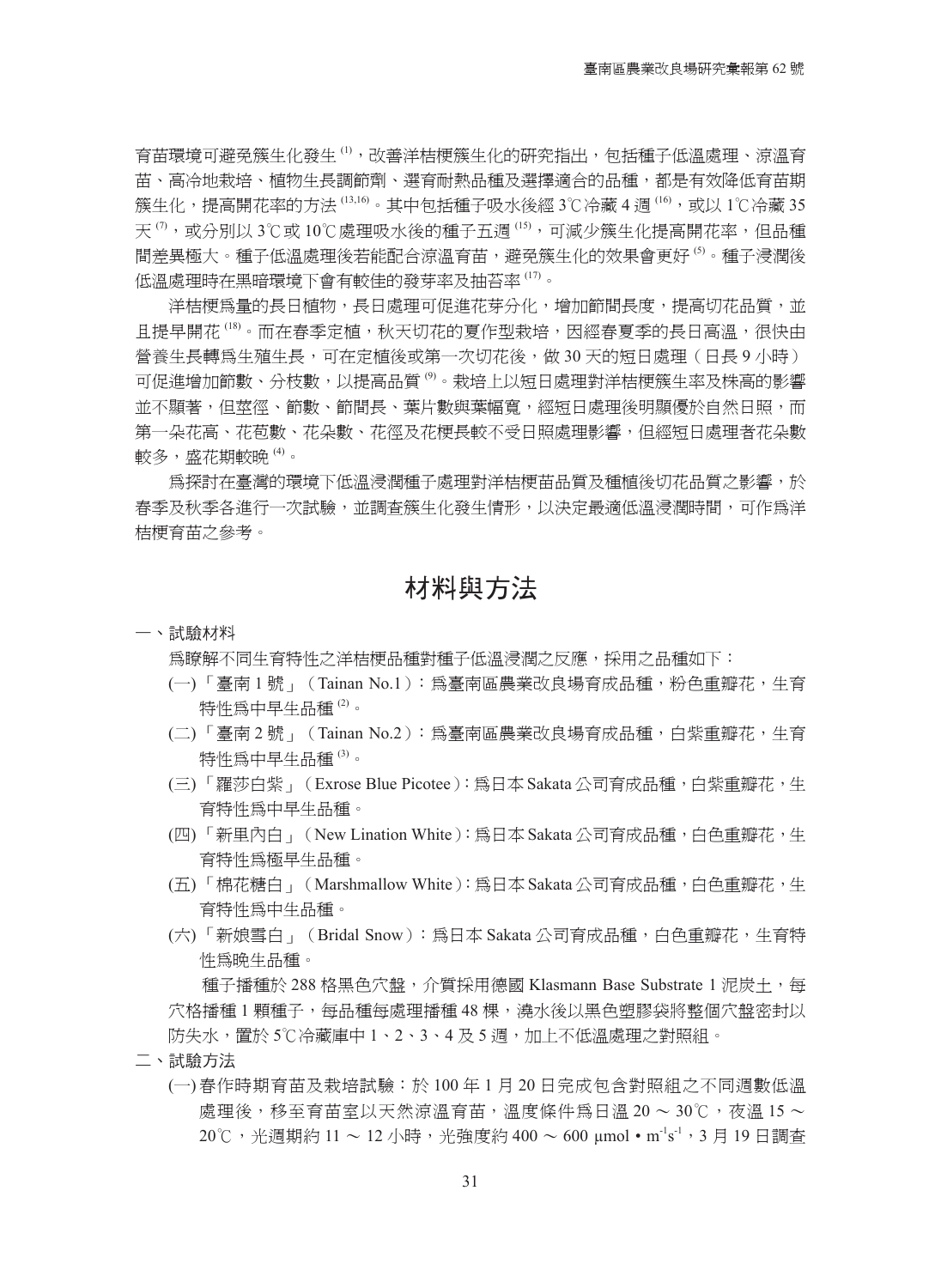苗品質,包括幅寬、葉長、葉寬、葉數、根長、鮮重及乾重,之後定植於溫室,環 境條件和育苗期相同,種植採用整地不作畦,8 行植,行株距 12.5 公分,每 2 行 1 條滴管,栽培期間以鐵網支撐不使倒伏,於定植後 80 天盛花期調查切花品質,包 括株高、莖徑、節數、花數及到花日期。

- (二) 秋作時期育苗及栽培試驗:於 100 年 7 月 8 日完成不同週數低溫處理後,移至日 溫 22℃/夜溫 18℃之生長箱育苗,生長箱的環境條件為光度 150 μmol•m<sup>-l</sup>s<sup>-1</sup>, 日照時間每日12小時,9月15日調査苗品質,調査項目如春作所示。隨後定植 於溫室內,栽培管理調查方式同春作試驗,環境條件為日溫 25 ~ 35℃,夜溫 25- 30℃,光週期約 12 ~ 13 小時,光強度約 400 ~ 600 μmol・m's',於定植後 60 ~ 90 天盛花期調查,調查項目如春作所示。
- (三) 低溫浸潤處理對高溫下簇生化發生影響試驗:於 101 年 5 月 24 日完成低溫處理後, 移至育苗室以天然溫度育苗(溫度資料如圖 3),7月 3 日定植於溫室,環境條件為 日溫 25 ~ 35℃,夜溫 25 ~ 30℃,光週期約 12 ~ 13 小時,光強度約 400 ~ 600 μmol•m's',種植採用作畦栽培,6 行植,畦面以不織布覆蓋再種植於預先打好的 植穴內,行株距 10 公分,以畦溝灌溉給水並以噴霧降溫,7 月 23 日停止噴水,之 後依土壤乾溼狀況適量於畦溝灌水,於生長第 25 天時調査簇生化發生率及相關特 性包括株高、節數、節間長、最大葉長、最大葉寬及葉長寬比。

試驗(一)及(二)採完全逢機試驗(Completely randomized design, CRD)之裂區設計(Split plot design),主區為 5℃ 6 種不同週數處理,副區為 6 種不同品種,每品種每處理 24 株, 試驗調杳 6 株。試驗 (三) 採完全逢機試驗設計,每處理每品種種植 48 株,簇生率調杳全 部的植株,簇生相關性狀則每處理每品種調查 6 株。調查資料採用 SAS(Statistical Analysis System)進行變方分析及最小顯著差異(Least significant difference, LSD)分析各處理間是 否有顯著差異(*P* < 0.05),以 SigmaPlot 8.0(SPSS Inc., USA.)進行繪圖,迴歸分析植株乾 重和處理週數之關係。

### 結 果

一、春作時期育苗及栽培試驗

洋桔梗播種後以 5℃浸潤不同週數,再移至育苗室利用冬季天然涼溫育苗 58 天, 苗品質及開花品質如表 1 及表 2 所示。以處理 3 週及 4 週有最好的結果,1 週或 5 週處 理之效果反而比沒有低溫浸潤者(0週)還差(表1)。種植後開花時之株高無差異, 其餘生育性狀同樣以 3 週處理表現最佳(表 2),且較大的苗會有莖粗較粗、節數及花 數較多,到花日數較少的效益。品種間以「棉花糖白」苗株最大,乾重最高,其次為「新 娘白」及「羅莎白紫」,再其次為「臺南 1 號」及「臺南 2 號」,「新里內白」苗株最小。 所有品種種植到溫室後開花時的品質差異和生育特性有關,「臺南1號」、「羅莎白紫」 開花最早,株高較矮,「新娘白」開花最晩,株高最高,但到花日數差異不大,介於  $81 \sim 83$ 天,莖粗、節數及花數依品種特性而異。以乾重爲指標,不同週數曲線迴歸分 析結果如圖 1,在處理 3.0 ~ 3.4 週時會有最大乾重。

二、秋作時期育苗及栽培試驗

洋桔梗播種後以5℃浸潤不同週數處理,以生長箱22/18℃育苗,育苗期間80天,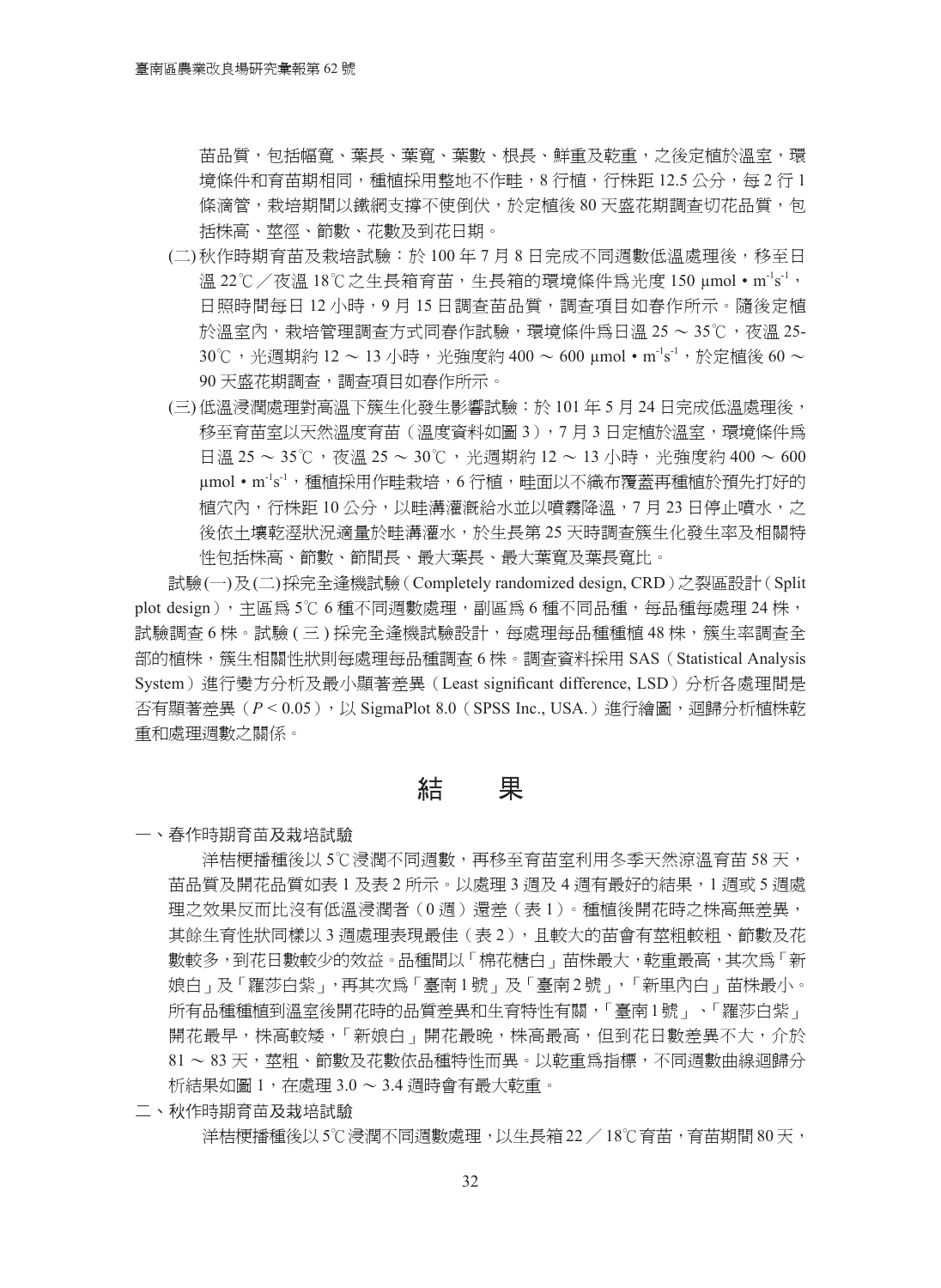結果如表 3 及表 4 所示。以 2 週處理有最好之苗品質,1 週或 5 週處理之效果反而比沒 有低溫浸潤者(0週)還差。參試品種中同樣以「棉花糖白」苗株最大,乾重最高,「羅 莎白紫」和「新娘白」次之,「臺南1號」、「臺南2號」及「新里內白」乾重最少(表 3)。種植至溫室後同樣以處理 2 週者有最佳開花品質性狀,田間開花表現和品種生育 特性有關,「新娘白」到花日數最晩,其次為「羅莎白紫」,「臺南1號」及「臺南2號」 再次之,「新里內白」及「棉花糖白」到花日數最早,「臺南 1 號」及「臺南 2 號」有 最大株高,花數則以「新里內白」最多(表4)。以乾重為指標,不同週數曲線迴歸分 析的結果如圖 2 所示,在處理 1.8 ~ 2.3 週時會有最大乾重。

#### 三、低溫浸潤處理對高溫下簇生化發生影響試驗

在 5℃浸潤種子不同週數再於育苗室育苗,期間之每日最高溫度均超過 30℃(圖 3)。種植後顯示參試品種在沒有5℃浸潤處理的情形下簇生率最高,「羅莎白紫」達 100%,最少的「棉花糖白」也有7%,低溫浸潤可降低簇生化發生率,以3週處理之 簇生率最低,「臺南 1 號」、「臺南 2 號」、「新里內白」及「棉花糖白」之簇生率為 0%, 簇生率最高的「羅莎白紫」為 14%, 而「新娘白」則以 2 週處理可降為 0%。由 植株的外形來看 (表 6),沒有 5℃浸潤處理的株高及節間長最矮,表示簇生化的情形 嚴重,低溫浸潤 3 週處理者株高及節間長最高,表示無明顯簇生化,顯示種子低溫浸潤 的確可減少簇生化的發生,且以 3 週的處理效果最好。品種間以「棉花糖白」株高及節 間長最大,表示其簇生化的情形較不嚴重,而「羅莎白紫」株高及節間長最小,簇生化 程度最高。

表 1. 春作不同種子低溫浸潤週數處理對洋桔梗品種苗期生育性狀之影響

Table 1. Effects of seed imbibition duration at 5℃ on seedling characteristics of *Eustoma* cultivars in spring.

|              | Treatment                  | Width<br>(cm)      | (cm)              | (cm)               | Leaf length Leaf width Leaves number Roots length Fresh weight | (cm)              | (g)               | Dry weight<br>(mg) |
|--------------|----------------------------|--------------------|-------------------|--------------------|----------------------------------------------------------------|-------------------|-------------------|--------------------|
|              | $\mathbf{0}$               | 3.53c              | 2.13c             | 1.21c              | 2.88 <sub>b</sub>                                              | 8.02 bc           | 0.23c             | 23.6c              |
|              | 1                          | 2.79e              | 1.66e             | 1.04 <sub>d</sub>  | 2.50c                                                          | 7.52c             | 0.14e             | 14.7 e             |
|              | $\overline{2}$             | 3.63c              | 2.14c             | 1.24 <sub>bc</sub> | 3.00 <sub>b</sub>                                              | 8.65 ab           | 0.26c             | 25.1c              |
| Weeks        | 3                          | 4.38a              | 2.65a             | 1.45a              | 3.20a                                                          | 9.32a             | 0.45a             | 41.8 a             |
|              | $\overline{4}$             | 3.88 <sub>b</sub>  | 2.35 <sub>b</sub> | 1.27 <sub>b</sub>  | 3.00 <sub>b</sub>                                              | 9.09a             | 0.32 <sub>b</sub> | 32.3 <sub>b</sub>  |
|              | 5                          | 3.14d              | 1.79d             | 1.05d              | 2.96 <sub>b</sub>                                              | 8.07 bc           | 0.18d             | 18.3 d             |
|              |                            | $\textbf{Q}^{***}$ | $Q^{***}$         | $\textbf{Q}^{***}$ | $L^{***}Q^{***}$                                               | $Q^{**}$          | $L^*Q^*$          | $L^*Q^{***}$       |
|              | Tainan No.1                | 2.96d              | 1.85d             | 1.09 <sub>e</sub>  | $2.96$ ab                                                      | 8.23 c            | 0.22d             | 22.2c              |
|              | Tainan No.2                | 3.41c              | 2.04c             | 1.19d              | 2.83 bc                                                        | 8.40c             | $0.23$ d          | 22.9c              |
| Cultivar     | <b>Exrose Blue Picotee</b> | 3.73 <sub>b</sub>  | 2.18 <sub>b</sub> | 1.31 <sub>b</sub>  | $2.96$ ab                                                      | 10.20a            | 0.26c             | 28.4 b             |
|              | New Lination White         | 3.24c              | 1.94d             | 1.01 f             | 2.71c                                                          | 6.48d             | 0.18 <sub>e</sub> | 17.8 <sub>d</sub>  |
|              | Marshmallow White          | 4.24a              | 2.51a             | 1.42a              | 3.04a                                                          | 9.18 <sub>b</sub> | 0.37a             | 35.5a              |
|              | <b>Bridal Snow</b>         | 3.78 <sub>b</sub>  | 2.18 <sub>b</sub> | 1.24c              | 3.04a                                                          | 8.19 c            | 0.31 <sub>b</sub> | 29.0 <sub>b</sub>  |
|              |                            | ***                | ***               | ***                | ***                                                            | ***               | ***               | ***                |
| Significance |                            |                    |                   |                    |                                                                |                   |                   |                    |
|              | Week x Cultivar            | **                 | **                | **                 | **                                                             | NS.               | **                | **                 |

Seedlings were raised in greenhouse during 20 Jan. 2011 to 19 Mar. 2011.

Mean separation within columns by LSD test at  $P \leq 0.05$ .

<sup>NS,\*,\*\*\*\*\*\*</sup> Nonsignificant or significant at  $P \le 0.05$ , 0.01 or 0.001, respectively. Linear = L, quadratic = Q.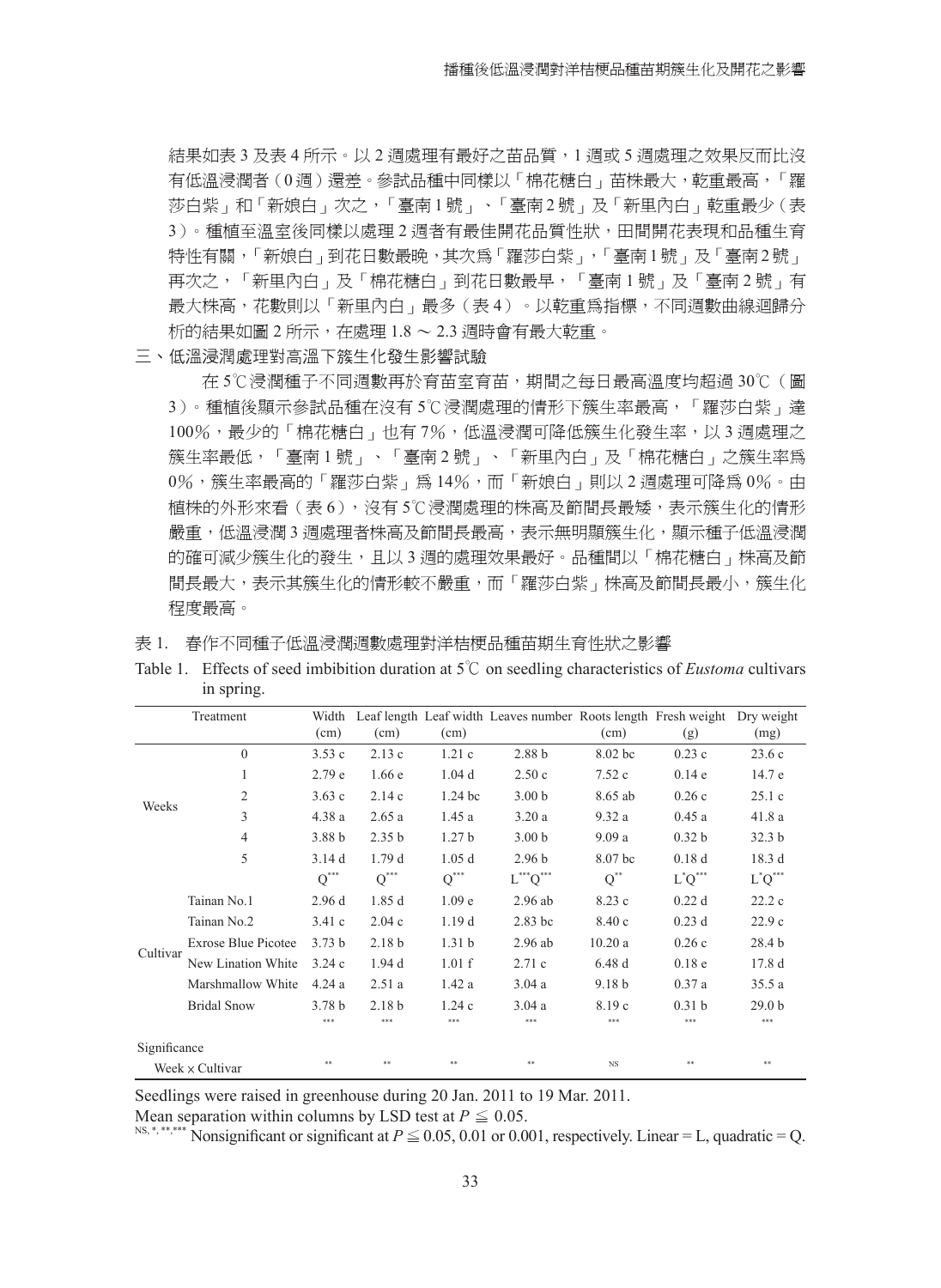表 2. 春作不同種子低溫浸潤週數處理對洋桔梗品種開花期生育性狀之影響

Table 2. Effects of seed imbibition duration at 5℃on flowering characteristics of *Eustoma* cultivars in spring.

|              | Treatment           | Height            | Stem diameter     | <b>Flowers</b>   | Days to           | Dry weight        |
|--------------|---------------------|-------------------|-------------------|------------------|-------------------|-------------------|
|              |                     | (cm)              | (mm)              | number           | flowering         | (mg)              |
|              | $\theta$            | 88.6 a            | 4.86a             | $11.9$ bcd       | 85.2 a            | 23.6c             |
| Weeks        | 1                   | 88.7 a            | 4.61 <sub>b</sub> | 11.1 cd          | 84.1 bc           | 14.7 e            |
|              | $\overline{2}$      | 86.9 a            | 4.37c             | 10.7d            | 83.5c             | 25.1c             |
|              | 3                   | 89.4 a            | 4.82 ab           | 14.2 a           | 82.6d             | 41.8a             |
|              | $\overline{4}$      | 89.9 a            | 4.74 ab           | $12.6$ abc       | 83.6 bc           | 32.3 <sub>b</sub> |
|              | 5                   | 89.7 a            | 4.76 ab           | $13.0$ ab        | 84.4 ab           | 18.3d             |
|              |                     | <b>NS</b>         | <b>NS</b>         | <b>NS</b>        | <b>NS</b>         | $Q^{**}$          |
|              | Tainan No.1         | 84.0 d            | 4.27 cd           | 9.5c             | 7.8c              | 81.2 e            |
|              | Tainan No.2         | 86.9c             | 4.21d             | 9.8 <sub>b</sub> | 6.4c              | 86.8 <sub>b</sub> |
|              | Exrose Blue Picotee | 80.3e             | 4.95 <sub>b</sub> | 8.3 f            | 7.6c              | 81.3 e            |
| Cultivar     | New Lination White  | 91.1 <sub>b</sub> | 4.48c             | 8.8 e            | 15.6 <sub>b</sub> | 83.8 c            |
|              | Marshmallow White   | 88.5 bc           | 4.98 <sub>b</sub> | 9.1 <sub>d</sub> | 15.3 <sub>b</sub> | 82.3d             |
|              | <b>Bridal Snow</b>  | 102.5 a           | 5.27 a            | 11.8a            | 20.7a             | 87.9a             |
|              |                     | ***               | ***               | ***              | ***               | ***               |
| Significance |                     |                   |                   |                  |                   |                   |
|              | Week x Cultivar     | $\ast$            | <b>NS</b>         | <b>NS</b>        | **                | $* *$             |

Planted in greenhouse on 19 Mar. 2011.

Mean separation within columns by LSD test at  $P \leq 0.05$ .

<sup>NS,\*,\*\*\*\*\*\*</sup> Nonsignificant or significant at  $P \le 0.05$ , 0.01 or 0.001, respectively. Linear = L, quadratic = Q.

表 3. 秋作不同種子低溫浸潤週數處理對洋桔梗品種苗期生育性狀之影響

Table 3. Effects of seed imbibition duration at 5℃ on seedling characteristics of *Eustoma* cultivars in autumn.

|              | Treatment                | Width              |                    |                    | Leaf length Leaf width Leaves number Roots length Fresh weight |                                    |                    | Dry weight        |
|--------------|--------------------------|--------------------|--------------------|--------------------|----------------------------------------------------------------|------------------------------------|--------------------|-------------------|
|              |                          | (cm)               | (cm)               | (cm)               |                                                                | (cm)                               | (g)                | (mg)              |
|              | $\theta$                 | 3.79cb             | 2.13c              | 1.24 <sub>b</sub>  | 3.13c                                                          | 7.96 a                             | 0.20 <sub>b</sub>  | 17.0 <sub>b</sub> |
| Weeks        | 1                        | 3.81 <sub>b</sub>  | 2.09c              | $1.14$ cd          | 3.10c                                                          | $7.41$ ab                          | 0.16c              | 12.4d             |
|              | $\overline{2}$           | 4.92a              | 3.10a              | 1.55a              | 3.93a                                                          | 8.13 a                             | 0.38a              | 27.0a             |
|              | 3                        | 3.94 h             | $2.14$ bc          | 1.19 <sub>bc</sub> | $3.33$ ab                                                      | $7.63$ ab                          | 0.20 <sub>b</sub>  | 15.0c             |
|              | $\overline{4}$           | 3.92 <sub>b</sub>  | 2.23 <sub>b</sub>  | 1.20 <sub>bc</sub> | $3.23$ bc                                                      | 7.08 <sub>bc</sub>                 | 0.21 <sub>b</sub>  | 15.2c             |
|              | 5                        | 3.77 <sub>b</sub>  | 2.05c              | 1.10 <sub>d</sub>  | 3.13c                                                          | 6.45c                              | 0.15c              | 11.2d             |
|              |                          | $\textbf{Q}^{***}$ | $Q^{\ast\ast\ast}$ | $L^{**}Q^{***}$    | $Q^{***}$                                                      | $L^{\ast\ast\ast}Q^{\ast\ast\ast}$ | $L^*Q^*$           | $L^{**}Q^{***}$   |
|              | Tainan No.1              | 3.06d              | $2.03$ d           | 1.12e              | 3.53a                                                          | 7.16 <sub>bc</sub>                 | 0.18c              | 14.4c             |
|              | Tainan No.2              | 3.98 <sub>bc</sub> | $2.25$ bc          | $1.20$ cd          | 3.13 <sub>b</sub>                                              | 7.77ab                             | 0.19c              | 14.4c             |
|              | Exrose Blue Picotee      | 3.79 cd            | 2.21c              | 1.30 <sub>b</sub>  | 3.17 <sub>b</sub>                                              | 7.90a                              | 0.21 <sub>b</sub>  | 16.3 <sub>b</sub> |
| Cultivar     | New Lination White       | 4.08 <sub>b</sub>  | 2.28 <sub>bc</sub> | $1.15$ de          | 3.13 <sub>b</sub>                                              | 6.77 c                             | 0.20 <sub>bc</sub> | 14.7c             |
|              | Marshmallow White 4.54 a |                    | 2.65a              | 1.41a              | 3.63a                                                          | 8.10 a                             | 0.31a              | 21.5a             |
|              | <b>Bridal Snow</b>       | 4.17 b             | 2.32 <sub>b</sub>  | 1.24c              | 3.27a                                                          | 6.96c                              | 0.21 h             | 16.4 <sub>b</sub> |
|              |                          | ***                | ***                | ***                | ***                                                            | ***                                | ***                | ***               |
| Significance |                          |                    |                    |                    |                                                                |                                    |                    |                   |
|              | Week x Cultivar          | <b>NS</b>          | ***                | ***                | ***                                                            | NS.                                | ***                | ***               |

Seedlings were raised in greenhouse during 8 Jul. 2011 to 15 Sep. 2011.

Mean separation within columns by LSD test at  $P \leq 0.05$ .

<sup>NS,\*,\*\*\*\*\*</sup> Nonsignificant or significant at  $P \le 0.05$ , 0.01 or 0.001, respectively. Linear = L, quadratic = Q.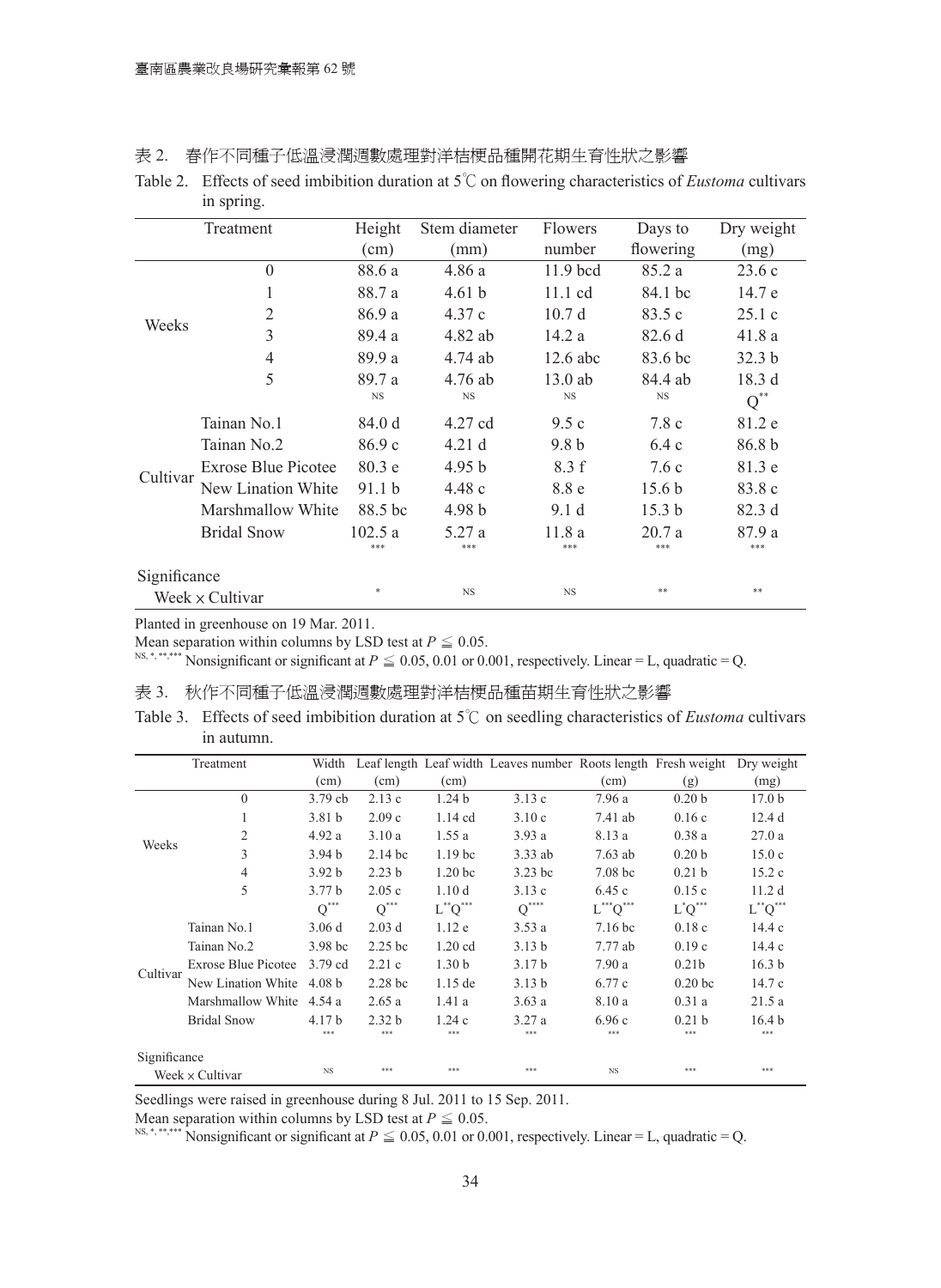| 表 4. |  | 秋作不同種子低溫浸潤週數處理對洋桔梗品種開花期生育性狀之影響 |  |  |  |  |
|------|--|--------------------------------|--|--|--|--|
|------|--|--------------------------------|--|--|--|--|

| Table 4. Effects of seed imbibition duration at $5^{\circ}$ on flowering characteristics of <i>Eustoma</i> cultivars |  |
|----------------------------------------------------------------------------------------------------------------------|--|
| in autumn.                                                                                                           |  |

|              | Treatment                  | Height            | Stem diameter   | Flowers          | Days to        | Dry weight        |
|--------------|----------------------------|-------------------|-----------------|------------------|----------------|-------------------|
|              |                            | (cm)              | (mm)            | number           | flowering      | (mg)              |
|              | $\theta$                   | 65.5 ab           | $3.91$ bc       | 8.5 <sub>b</sub> | 8.2 ab         | 72.0 <sub>b</sub> |
| Weeks        | 1                          | 66.9 a            | $3.96$ bc       | 8.7 b            | 8.7 a          | 74.1 ab           |
|              | $\overline{2}$             | 66.3a             | 4.20a           | 9.2a             | 9.1a           | 72.4 b            |
|              | 3                          | 66.8 a            | $4.07$ ab       | 8.8 b            | 7.8 bc         | 75.1 a            |
|              | 4                          | 63.4 <sub>b</sub> | 3.85c           | 8.5 <sub>b</sub> | 7.3c           | 75.6 a            |
|              | 5                          | $64.5$ ab         | 3.65d           | 8.8 b            | 7.2c           | 73.8 ab           |
|              |                            | <b>NS</b>         | $L^{**}Q^{***}$ | <b>NS</b>        | $L^{**}Q^{**}$ | NS                |
|              | Tainan No.1                | 71.3 b            | 4.11a           | 8.8 b            | 8.5 bc         | 78.3 b            |
|              | Tainan No.2                | 75.4 a            | 3.87 bc         | 8.7 bc           | 7.0 d          | 78.5 b            |
|              | <b>Exrose Blue Picotee</b> | 53.5 e            | $3.95$ ab       | 7.7d             | 5.9e           | 86.4c             |
| Cultivar     | New Lination White         | 66.4c             | $3.94$ ab       | 9.0 <sub>b</sub> | 10.1a          | 65.3d             |
|              | Marshmallow White          | 61.3d             | 3.71c           | 8.5 c            | 8.0c           | 61.7d             |
|              | <b>Bridal Snow</b>         | 65.5c             | $4.06$ ab       | 10.0a            | 8.9 b          | 92.8a             |
|              |                            | ***               | ***             | ***              | **             | ***               |
| Significance |                            |                   |                 |                  |                |                   |
|              | Week $\times$ Cultivar     | <b>NS</b>         | $_{\rm NS}$     | **               | ***            | ***               |

Planted in greenhouse on 15 Sep. 2011.

Mean separation within columns by LSD test at  $P \leq 0.05$ .

<sup>NS,\*,\*\*\*\*\*\*</sup> Nonsignificant or significant at  $P \le 0.05$ , 0.01 or 0.001, respectively. Linear = L, quadratic = Q.

表 6. 不同種子低溫浸潤週數處理對洋桔梗品種簇生化性狀之影響

Table 6. Effects of seed imbibition duration at 5℃ on seedling rosette characteristics of *Eustoma* cultivars.

|              | Treatment                               | Height                  | Nodes                   |                          | Internode length Length of the biggest leaf Width of the biggest leaf |                          | Leaf length       |
|--------------|-----------------------------------------|-------------------------|-------------------------|--------------------------|-----------------------------------------------------------------------|--------------------------|-------------------|
|              |                                         | (cm)                    | number                  | (cm)                     | (cm)                                                                  | (cm)                     | to width ratio    |
|              | $\theta$                                | 4.9c                    | 3.1 <sub>b</sub>        | 1.27 <sub>b</sub>        | 6.22 <sub>b</sub>                                                     | 2.82 bc                  | 2.2a              |
|              | 1                                       | 5.8 c                   | 3.3 <sub>b</sub>        | 1.47 ab                  | 7.13a                                                                 | 3.13a                    | 2.2a              |
|              | $\overline{2}$                          | 8.6 ab                  | 4.0a                    | 1.81 a                   | 6.87 a                                                                | $2.95$ ab                | 2.3a              |
| Weeks        | 3                                       | 9.3a                    | 4.0a                    | 1.97a                    | 6.10 <sub>b</sub>                                                     | 2.68c                    | 2.3a              |
|              | 4                                       | $7.5$ abc               | 3.7ab                   | $1.67$ ab                | 6.35 <sub>b</sub>                                                     | 2.75 bc                  | 2.3a              |
|              | 5                                       | $6.3$ bc<br><b>NS</b>   | $3.4$ ab<br><b>NS</b>   | $1.60$ ab<br><b>NS</b>   | 6.33 <sub>b</sub><br><b>NS</b>                                        | 2.75 bc<br>Ľ             | 2.3a<br><b>NS</b> |
|              | Tainan No.1                             | 4.1c                    | 3.2c                    | 1.15c                    | 6.07c                                                                 | 2.53 <sub>b</sub>        | 2.4 <sub>b</sub>  |
|              | Tainan No.2                             | $6.1$ bc                | 3.3 bc                  | 1.47 bc                  | 7.35a                                                                 | 3.06a                    | 2.4 <sub>b</sub>  |
|              | <b>Exrose Blue Picotee</b>              | 3.7c                    | 2.9c                    | 1.10c                    | 5.89c                                                                 | 2.90a                    | 2.0 <sub>d</sub>  |
| Cultivar     | New Lination White                      | 14.3a                   | 4.8a                    | 2.83a                    | 6.83 <sub>b</sub>                                                     | 3.10a                    | 2.8a              |
|              | Marshmallow White<br><b>Bridal Snow</b> | 7.1 <sub>b</sub><br>*** | 3.9 <sub>b</sub><br>*** | 1.61 <sub>b</sub><br>*** | 6.36c<br>***                                                          | 2.65 <sub>b</sub><br>*** | 2.2c<br>***       |
|              |                                         | ***                     | ***                     | ***                      | ***                                                                   | ***                      | ***               |
| Significance |                                         |                         |                         |                          |                                                                       |                          |                   |
|              | Week x Cultivar                         | <b>NS</b>               | <b>NS</b>               | <b>NS</b>                | **                                                                    | *                        | <b>NS</b>         |

Seedling were moved to greenhouse on 3 July 2012 and measured on 28 July 2012.

Mean separation within columns by LSD test at  $P \leq 0.05$ .

<sup>NS,\*,\*\*\*\*\*</sup> Nonsignificant or significant at  $P \le 0.05, 0.01$  or 0.001, respectively. Linear = L, quadratic = Q.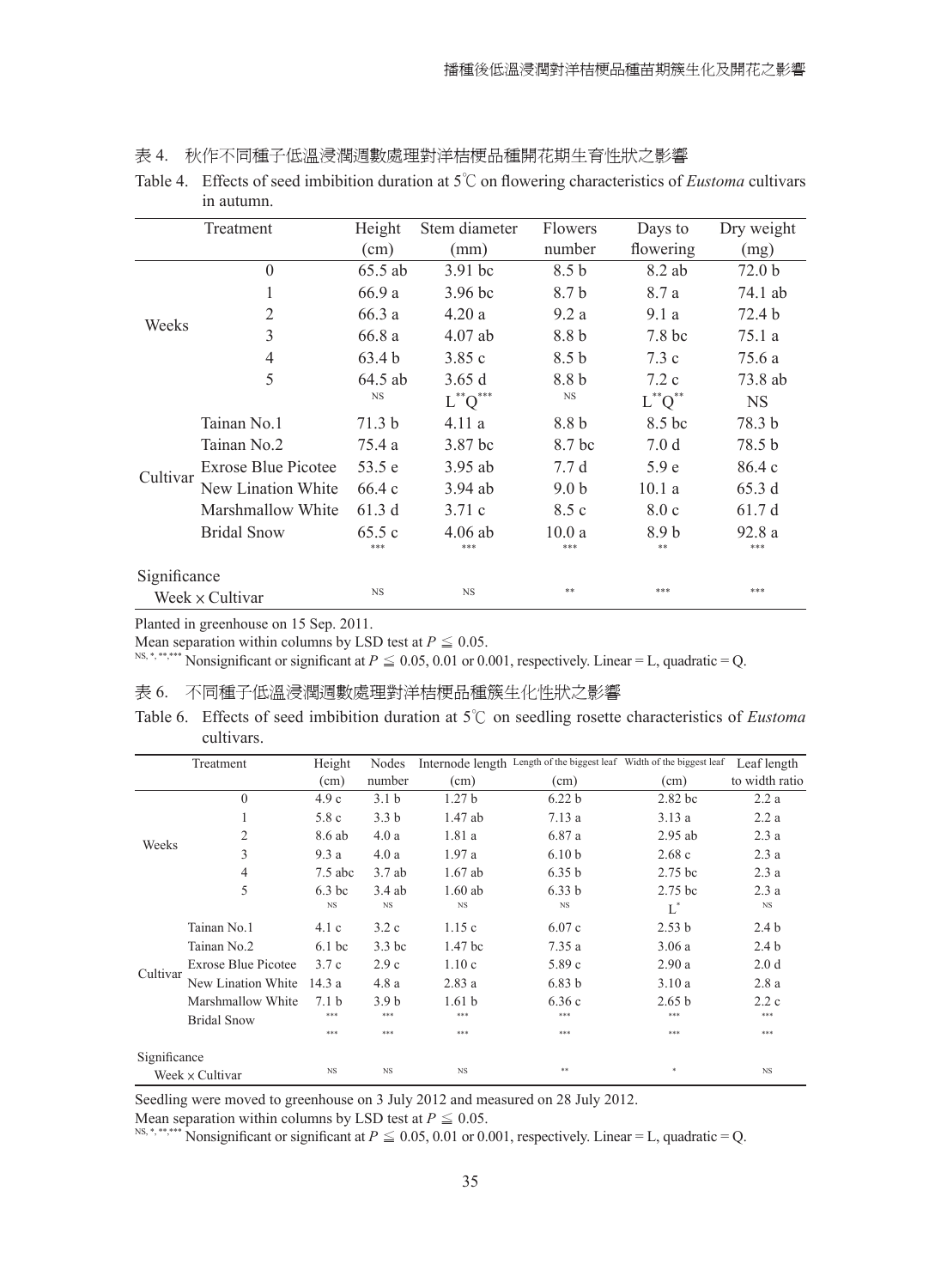| Cultivars           | Rosette $(\% )$ |          |          |          |     |     |  |  |  |
|---------------------|-----------------|----------|----------|----------|-----|-----|--|--|--|
|                     | 0 W             | 1 W      | 2 W      | 3 W      | 4 W | 5 W |  |  |  |
| Tainan No.1         | 40              | 21       | 29       | $\theta$ | 29  | 28  |  |  |  |
| Tainan No.2         | 62              | 36       | 21       | $\Omega$ | 10  | 21  |  |  |  |
| Exrose Blue Picotee | 100             | 35       | 24       | 14       | 17  | 19  |  |  |  |
| New Lination White  | $---z$          | $---z$   | 9        | $\Omega$ | 19  | 17  |  |  |  |
| Marshmallow White   | 7               | $\Omega$ | $\Omega$ | $\theta$ | 2   | 7   |  |  |  |
| <b>Bridal Snow</b>  | 51              | $\theta$ | $\Omega$ | 4        | 9   | 12  |  |  |  |

| 種子 5℃浸潤處理週數對洋桔梗品種簇生率之影響<br>表 5. |  |  |
|---------------------------------|--|--|
|---------------------------------|--|--|

Table 5. Effects of seed imbibition duration at 5℃ on rosette percentage in *Eustoma* cultivars.

<sup>z</sup> Excluded due to insufficient replicates.

Seedlings were moved to 3 July 2012 and investigated 28 July 2012.



圖 1. 春作種子 5℃浸潤不同週數對洋桔梗品種苗乾重之影響

Fig. 1. Relationship between seed imbibition duration at 5℃ and seedling dry weight of *Eustoma* cultivars in spring. Bar indicates standard error of mean. Data for 0 week did not include for regression analysis.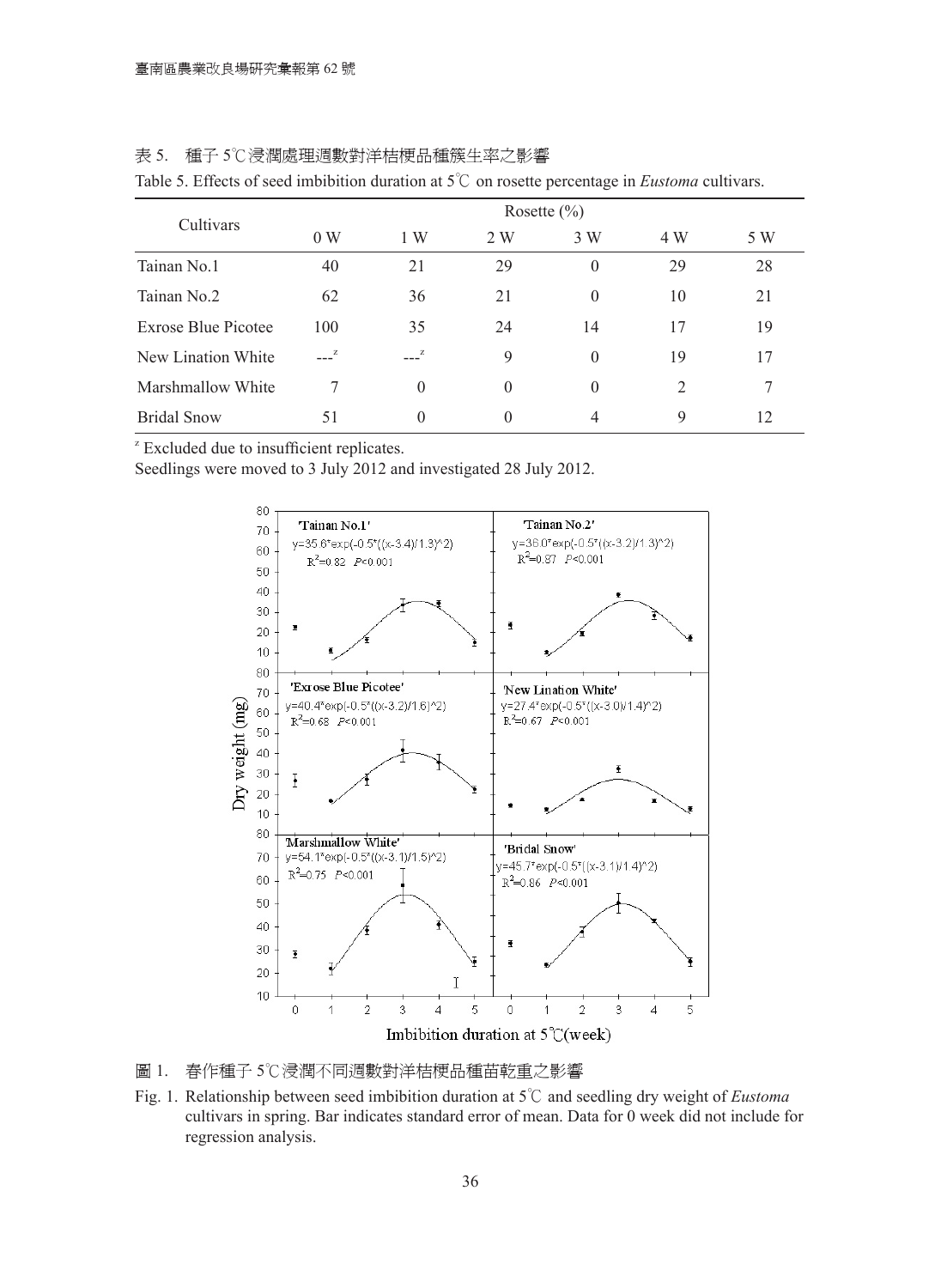

- 圖 2. 秋作種子 5℃浸潤不同週數對洋桔梗品種苗乾重之影響
- Fig. 2. Relationship between seed imbibition duration at 5℃ and seedling dry weight of *Eustoma* cultivars in autumn. Bar indicates standard error of mean. Data for 0 week did not include for regression analysis.



- 圖 3. 洋桔梗種子 5℃浸潤不同週數後於育苗室育苗時之溫度條件
- Fig. 3. The temperature of raising *Eustoma* seedling after seed imbibition weeks at 5℃.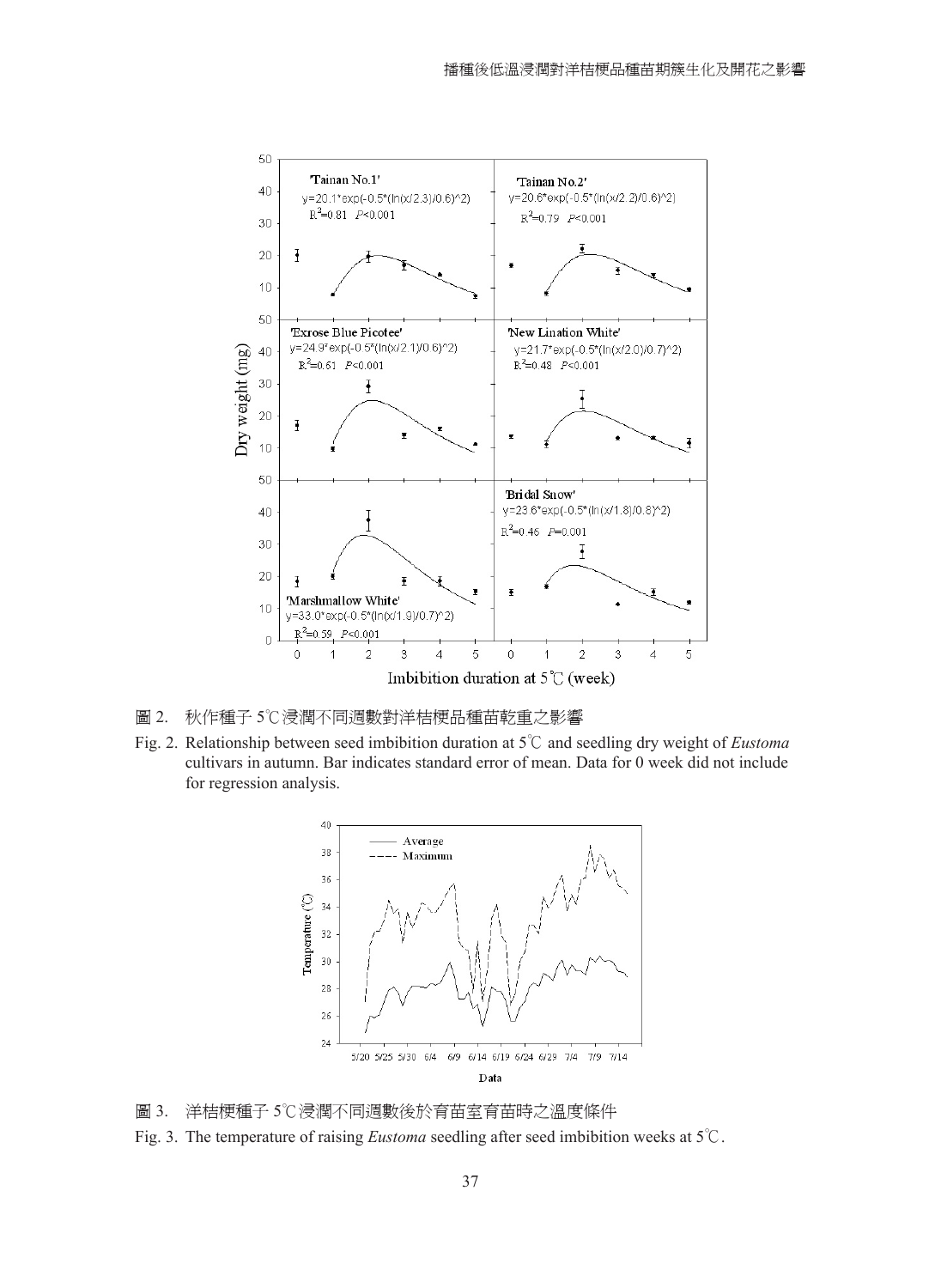## 討 論

洋桔梗簇生化的發生與環境之逆境有關,外表呈現莖短縮、葉厚而圓之特徵 <sup>(11)</sup>,在播 種後日最高溫超過 30℃的環境下育苗,洋桔梗容易發生簇生化 <sup>(14)</sup>,本試驗各品種在沒有低 溫浸潤時,於自然高溫溫室中育苗,簇生率亦明顯較高,而經 5℃浸潤後簇生率均有下降的 趨勢,其中以 3 週處理效果最佳,處理時間較少(1 ~ 2 週)或較多(4 ~ 5 週)簇生率反 而增加(表 5)。前人研究指出洋桔梗種子低溫浸潤無論是 1℃、3℃或 10℃,處理時間均 以28~35 天時可提高抽苔率及開花率<sup>(7,15,16),谷川等 <sup>(6</sup>的試驗採用 「 東力櫻 」 品種處理 3、5、</sup> 7 週的結果,抽苔率以7 週的處理達 93.8%,5 週的處理為 62.5%,3 週的處理僅有 50%, 和本次的試驗結果不同,原因可能為採用的品種不同造成的差異。本次試驗特別採用同一家 種苗公司的白色品種,分別為極早生的「新里內白」,中生的「棉花糖白」及晚生的「新娘 白」,及臺南區農改場育成的品種及類似花色的商業品種,結果顯示簇生化的發生和品種有 關但和生育特性無關,生育特性只與種植後開花的早晚有關。

秋作試驗栽培期為長日高溫,有利洋桔梗開花,而春作試驗栽培期為短日低溫,參試品 種到花日數較秋作爲長(表2、表4),由植株的生育及品質來看,春作各品種之花期差異 極小,而秋作各品種之花期及株高差異較大,塚田 <sup>(9)</sup> 的試驗推斷洋桔梗花芽分化對日長感 應約在播種後 50 ~ 60 天本葉 3 對的時期可解釋這個結果,因者作在 2 ~ 3 月於育苗溫室培 育,環境條件為自然光照短日低溫(日溫 20 ~ 30℃,夜溫 15 ~ 20℃,光週期約 11 ~ 12 小時),為抑制開花之環境,種植後環境條件轉為高溫長日利於開花而使花期差異不大,秋 作在生長箱育苗,環境條件為溫 22℃/夜溫 18℃、日長 12 小時,對開花之效果為中性,9 月種植於溫室之條件為高溫長日(日溫25~35℃,夜溫25~30℃,光週期約12~13小時), 有利於開花,品種的差異即表現出來。

秋作和春作苗品質對低溫浸潤的反應不同,迴歸分析結果顯示春作以低溫浸潤 3.0 ~ 3.4 週會有最大苗,秋作則以處理 1.8 ~ 2.3 週會有最大苗,此一差異應與浸潤處理後育苗 環境不同有關。秋作時育苗溫室環境日均溫超過 30℃,而前人研究指出洋桔梗育苗溫度超 過 27℃就會簇生化 <sup>(10)</sup>,爲避免簇生化以生長箱日溫 22℃/夜溫 18℃育苗,而春作之自然溫 度不會使洋桔梗發生簇生化而在溫室育苗,育苗室光量較生長箱高使得苗乾重較秋作明顯較 大;洋桔梗生長之最適光量爲 43 ~ 54 klux<sup>(10),</sup>高光度可使植株更有活力並使花數增加 <sup>(12)</sup>。 不論秋作或春作,較大的苗在種植後之到花日數會較短,節數及花數較多,莖粗較粗,整體 品質較佳; 因此,洋桔梗種子以 5℃浸潤處理 3 週再育苗,除了可降低簇生化的發生,且可 得到較大的苗,種植到田間後也會有較佳之開花品質。

## 引用文獻

- 1. 王裕權、張元聰。2007。洋桔梗育苗技術之探討。臺南區農業改良場研究彙報 50:39- 48。
- 2. 王裕權、張元聰、陳燿煌、林棟樑。2010a。洋桔梗臺南 1 號夏美桃之育成。臺南區農業 改良場研究彙報 55:24-29。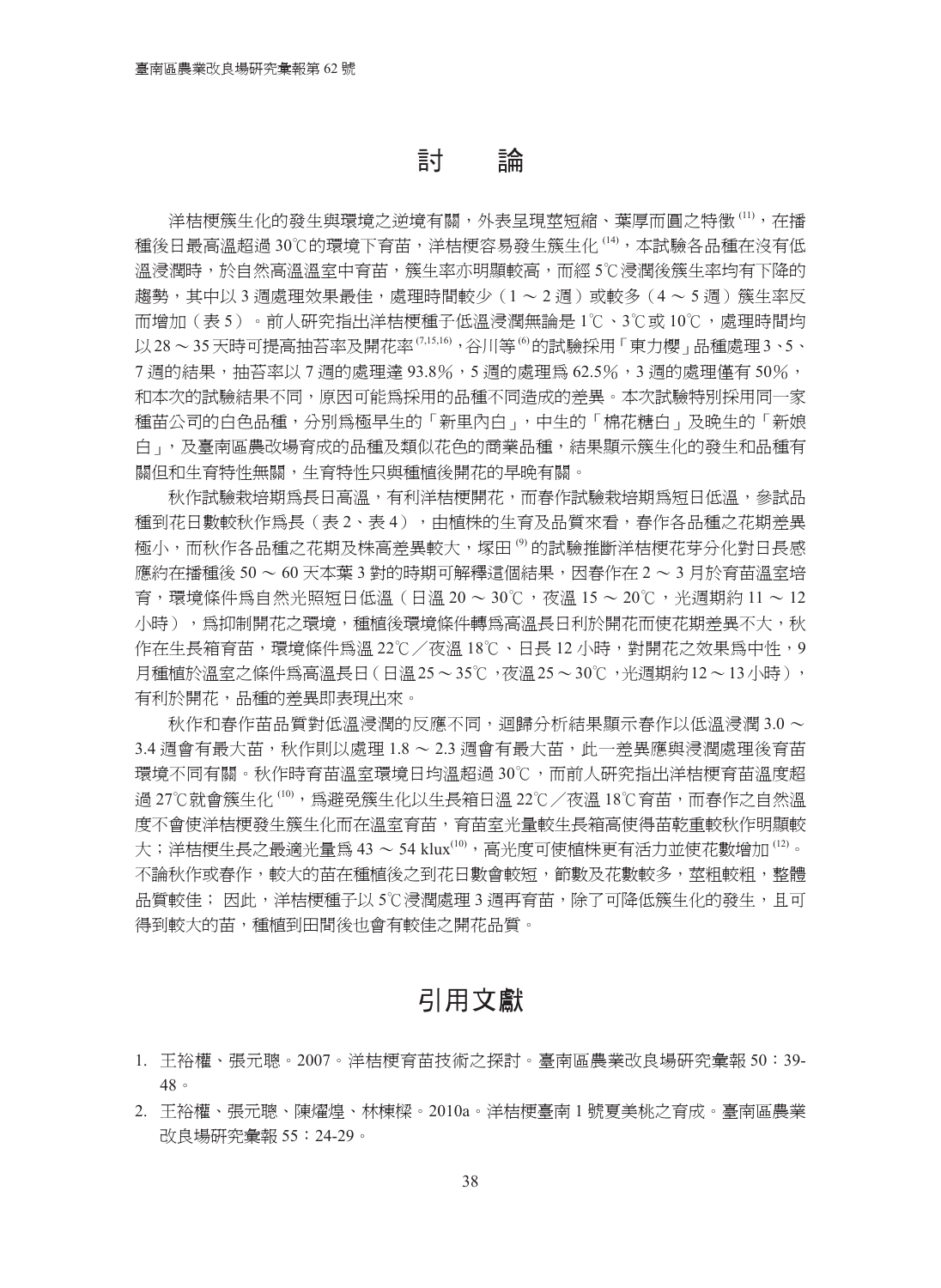- 3. 王裕權、張元聰、陳燿煌、林棟樑。2010b。洋桔梗臺南 2 號夏西施之育成。臺南區農業 改良場研究彙報 55:30-35。
- 4. 吳慶杉。2005。洋桔梗短日處理及種苗來源對生長與開花之影響及貯運技術改進。嘉義 大學農學研究所碩士論文。pp.114。
- 5. 石光照彥。1991。トルコギキヨウの抑制栽培。農耕と園藝。46:188-191。
- 6. 谷川孝弘、黑柳直彥、國武利浩。2002。トルコギキョウの発芽と抽だいを促進する吸 水種子の低温処理方法。園學雜 71:697-701。
- 7. 景山詳弘、福島洋子、小西國義。1990。涼溫育苗と種子の低溫處理によるトルコギキ ヨウのロゼシト化回避。園學雜 59 別:496-497。
- 8. 塚田晃久。1991a。トルコギキヨウの切花生產の現狀と問題點(7)。5. 生產技術上の 諸問題(1)。農業および園芸 66:966-970。
- 9. 塚田晃久 . 1991b. トルコギキヨウの切花生產の現狀と問題點(8)。5. 生產技術上の諸 問題(2)。農業および園芸 66:1075-1078.
- 10. Hamrick, D. 2003. *Eustoma*, p.71-84. In: Hamrick D. (ed.). Ball Redbook: Crop production 17th Ed., Vol. 2. Ball Publishing, Batavia, IL.
- 11. Harbaugh, B.K. 1995. Flowering of *Eustoma grandiflorum* (Raf.) Shinn. cultivars influenced by photoperiod and temperature. HortScience 30: 1375-1377.
- 12. Kawabata, S., M. Ohta, Y. Kusuhara, and R. Sakiyama. 1995. Influences of low light intensities on the pigmentation of *Eustoma grandiflorum* flowers. Acta. Hort. 405: 173-178.
- 13. Li, J., Y. Notsu, M. Ogawa, H. Ohno, and K. Ohkawa. 2002. Rosetting characteristics based classification of *Eustoma grandiflorum* (Raf.) Shinn. cultivars sown on different dates. Environ. Control Biol. 40: 229-237.
- 14. Ohkawa, K., T. Yoshizumi, M. Korenaga, and K. Kanematsu. 1994. Reversal of heat-induced rosetting in *Eustoma grandiflorum* with low temperatures. HortScience 29: 165-166.
- 15. Ohkawa. K., M. Korenaga, and T. Yoshizumi. 1993. Influence of temperature prior to seed ripening on rosette formation and bolting of *Eustoma grandiflorum*. Scientia Hort. 53: 225-230.
- 16. Pergola, G., N. Oggiano, and P. Curir. 1992. Effects of seeds and seedlings temperature conditioning on planting, bolting and flowering in *Eustoma* russellianum. Acta Hort.314: 173- 178.
- 17. Takahiro T., K. Naohiko, and K. Toshihiro. 2002. Effects of low temperature treatment of imbibed seeds *Eustoma grandiflorum* (Raf.) Shinn. on their germination and subsequent bolting. J. Japan. Soc. Hort. Sci. 71: 697-701.